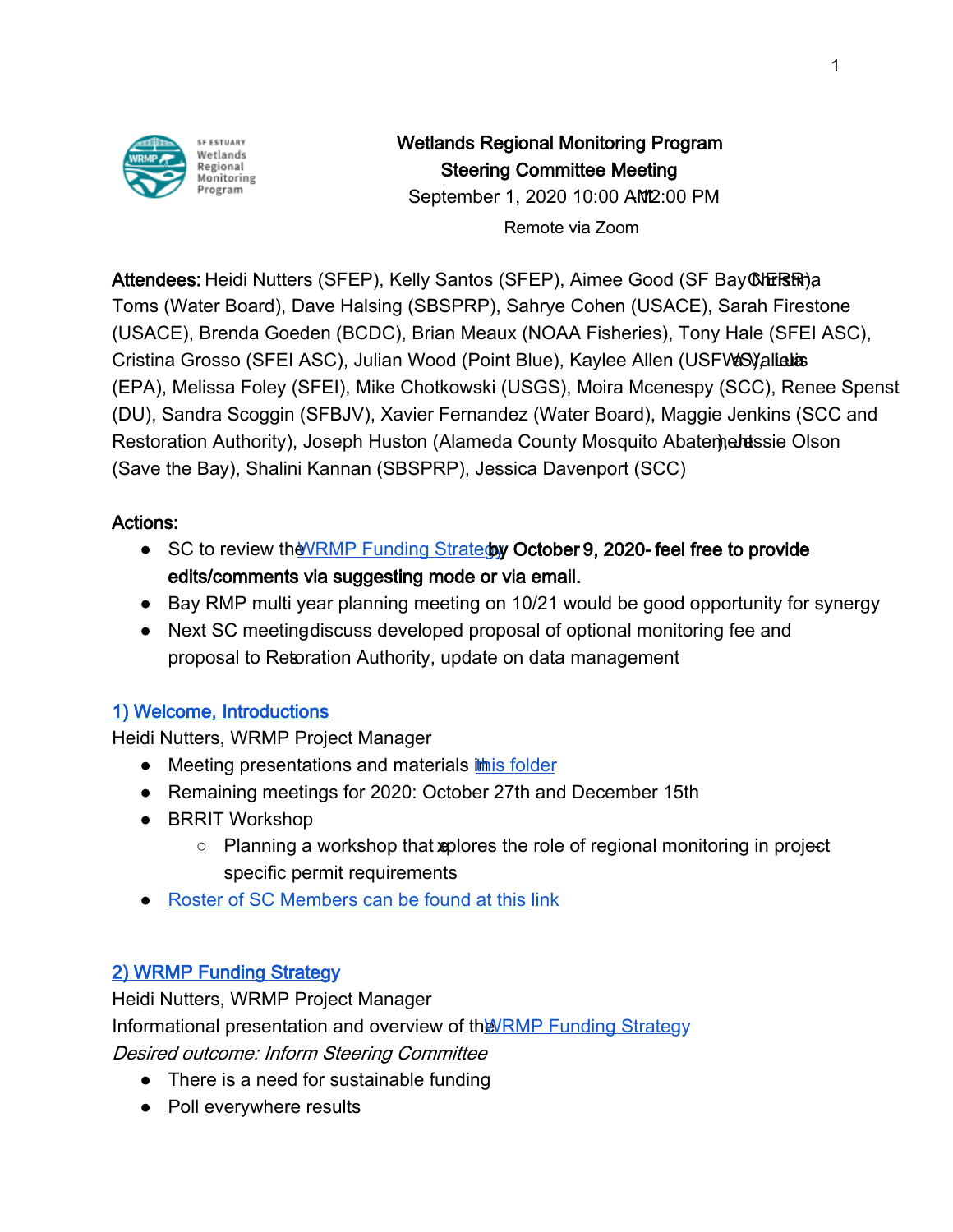- Images in slides showed WRMP products and key messages that were generated in previous SC meeting
- WRMP Program Areas
	- Program management, data management, science implementation, and communications
- Science funding at the outset of the program. Add addition funding for indicators in year 2, addition of one TAC work group
- Cost assumptions individual costs can be looked at as line items for staff or contracts. Based on costs at MTC but they may be different depending on the need. Program management will intially be more costly but will reduce over time and remain below 35% the overall budget following year 1.
- Brenda- question about communication. Feels like it is missing. Not seeing the communication of the data to the users. Could be the most importantice fas we go forward. Should be communicated to the regulatory, restoration, and scientific community as soon as we have it. See that the communication is more summary rather than regular updates.
	- $\circ$  Some of that is in the science implementation and data wialization. Have discussed that communications are underfunded. Need to keep the funding and budget low enough so that the program is fundable. Can seek grants to help with the communications
- Funding sources
	- Optional monitoring fee in consultation with **e**gulatory agencies
	- No formal agreements, these are preliminary ideas. Pilot approach. Some project proponents are interested in this approach
	- Reduce project level monitoring and establish benchmark sites
- Grants/Contracts
- Philanthropy
	- $\circ$  Supplemental funding an add capacity
- Consensus items for the SC
	- Prioritize funding approaches, seeking approval that SC agrees with the approach
	- Pilot test optional monitoring fee
	- SFBRA funding proposal?
- One area where there is project monitoring and WRMP rial imagery to map vegetation communities. Optional monitoring fee could pay for imagery WRMP uses and interpreted at project level to track change in the quantity and location of wetlands.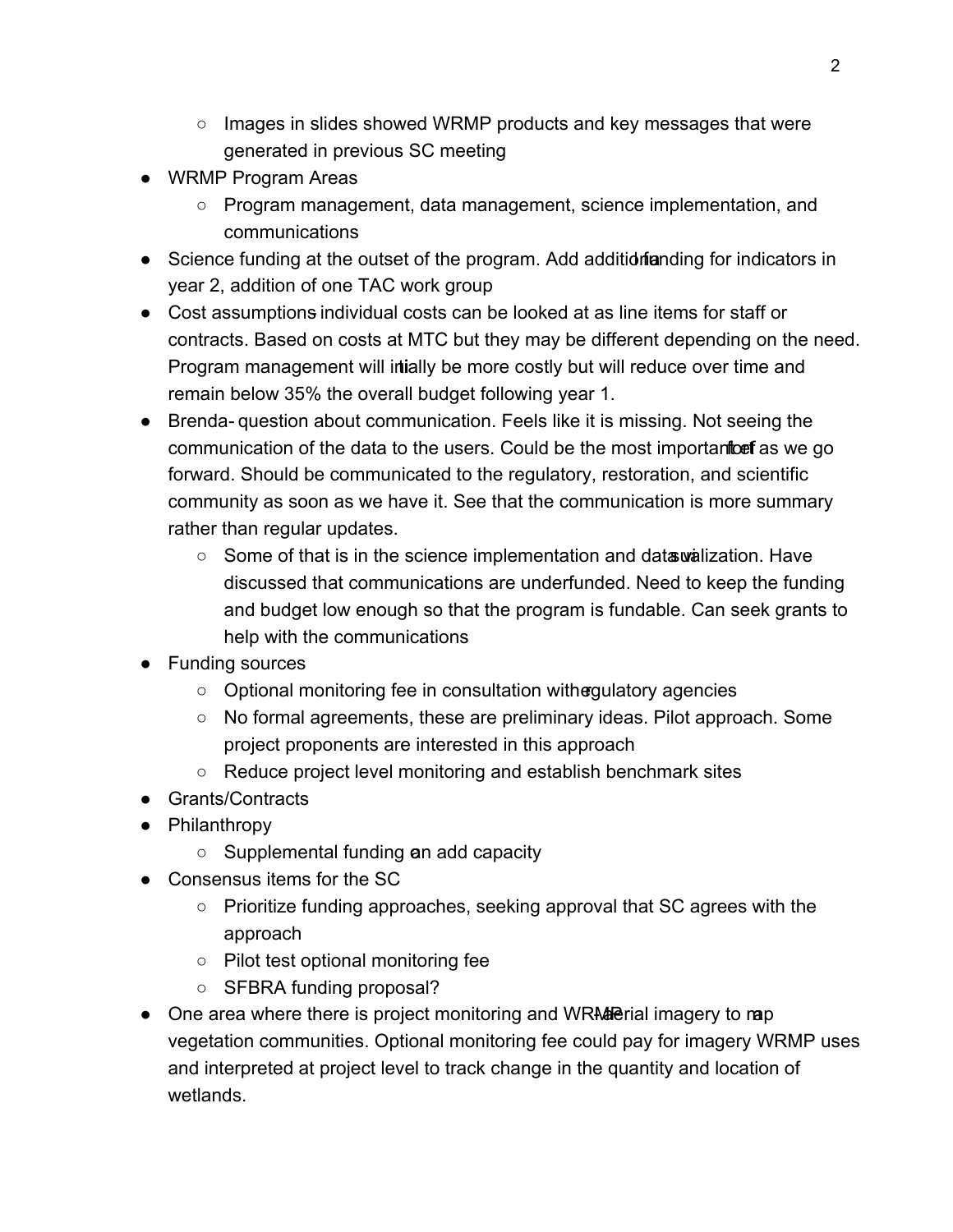- Jessica: Restoration Authority has discussed that optional monitoring fee could be incorporated into the proposal. Could include in budget funding to go to the WRMP and SFBRA together.
	- Optional monitoring fee could go towards the permitting after the funding has been distributed
	- $\circ$  Project at implementation phase with budget with monitoring and usually hire a consultant, in this case, they could have that funding go to the WRMP
- Renee there could be a lag for several years depending on how this is crafted with the permitted depending on if there is a one time fee. It depends on when the fing is available to go into the program
- Renee SCC quidance is closer to 20%, is there any thought to reduce program management costs?
	- Cristina Grosso scanned Bay RMP budgets from early years and our budget is very similar to the program management of the Bay RMP in the early years. The costs scale to the costs of the Bay RMP in 1994
- USFWS doesn't have any ability to collect fees with endangered species monitoring. Want the language to be made clear that this is an optional fee
- Brenda- funding sources- mentioned that there would be legislative funding with the Natural Resources Agency because they are very focused on good science. Worth some investigation
	- Definitely interested and if the SC could provide some support and guidance.
	- $\circ$  Can list this as a possible option in the strategy
- Are there calculations on how many projects would have to join in order to meet our need?
	- $\circ$  Project monitoring would be more costly than the optional monitoring fee. Would need to adjust budget based on the unit of projects
	- Could there be outreach to current projects?
	- One challenge is to find a relevant reference site with many of the project sites. Helpful to look at a range of sites and then focus on the process of development rather than the end goaNeed to decide from a regulatory perspective if we are ok with mudflats vs salt marsh
	- $\circ$  Benchmark sites one of the permit requirements is to have a reference site. Could see benchmarks being used as reference. Requires tidal channel, vegetation, sedimentation. These could be targeted for the initial work and support regulatory monitoring.
- Tony: If new funding options present themselves, beyond the categories you've already preidentified, what would the process look like for considering the viability of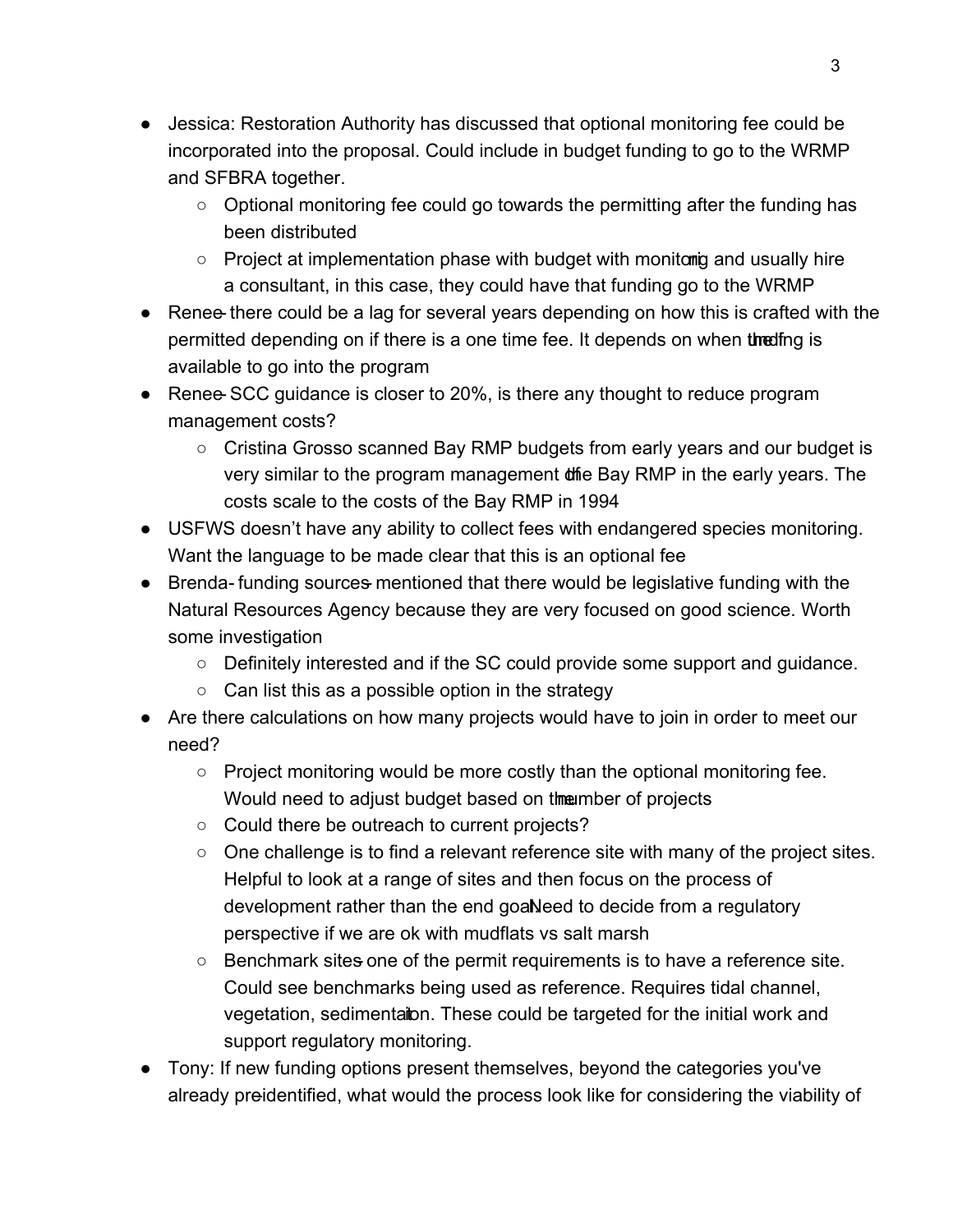that opportunity? In other words, if a private foundation (or even a major individual donor) wanted to add capacity to the WRMP for science implementation, for example, would the proposal be conveyed to the SC for consideration? Does the Funding Plan constrain how or which of these opportunities might be reviewed? You mentioned that other categories would not be excluded, but how would such a proposal dovetail with the terms defined in the current Funding Plan?

- $\circ$  Host entity would need to be adaptable to new riding sources. Devised a process that is intentionally deliberative. Built in adaptability. Would need capacity to build
- Describing a "business plan" for the WRMP. And to lure in projects, we need to make a case that demonstrates a "value proposition' to project proponents illustrating that it's worth it.
	- The two landowners in SBSP project would be very happy to have the SBSPRP raise funds and kick into the WRMP. It's impossible to fund all of the monitoring they need to do on our own, so a 'cheaperbodel is very attractive.
	- Want to address the statements about the monitoring being less expensive and if they are actually hiring the work out
- Could project development, complementary program to water board program. One is extending into reference areas and restored area.
	- Bay RMP is not funded by developers but it is funded by dischargers. We need projects to be on the ground and meeting success goals with mitigation sites. This would be harder to contribute to the fee compared to restoration sites.
	- Thereis synergy with Bay RMP, doing studies that are relevant to the WRMP.
- Is there a way we can cast a bigger net to bring in more entities
	- $\circ$  Publicly owned treatment works due to nutrient discharge. They are already paying into Bay RMP. Will need to leverage this for WRMP and ask them to pay things that they are already interested in
- Are there opportunities to combine monitoring programs?
	- Sedment work group and Bay RMP being a model for this program. Natural nexus is work groups
	- Best thing to strive for synergy. Not likely for the Bay RMP to grow to absorb the WRMP. Bay RMP is focused on water quality, not wetlands. It is a 4 million dollar program that still does not fund all the monitoring it wants to
		- This is reflected in the WRMP Plan. Did consider this early in the planning process
- Wanting to come to SC and get consensus at the next SC meeting in October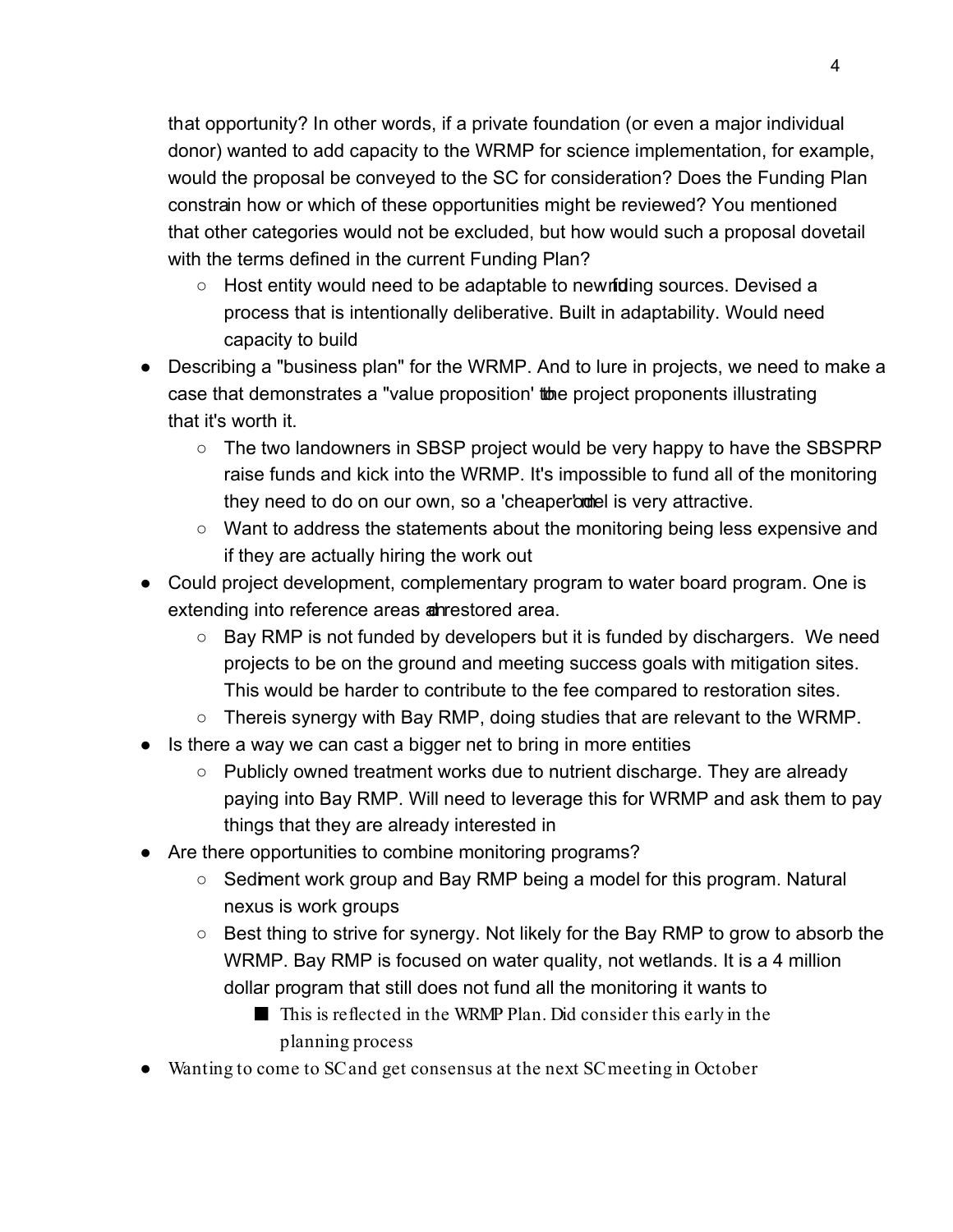- Brian-wanted to respond about expading the net. Often asking for compensatory mitigation for shorelines through mag stev act, through recommendations to the Corps and included in permit. Eelgrass as example. To mitigate and monitor. Is there something similar for wetlands? There are a **lot** riprap seawalls that are creating impacts that would need mitigation through projects or banks. Could include monitoring and that monitoring could be a fee to the WRMP
	- $\blacksquare$  Need to even the playing field. Rip rap that doesn't have value actually requires less monitoring for oyster balls. Xavier talking about how to incorporate this
- Julian creating SOPs, so that groups that want to do their own monitoring can. Get this into the permit language; SOPS can provide guidance to permitees so that they can collect data and share it on the WRMP platform.
	- Have a need to work gradually and cannot fund all the indicators initially. By year 3-5, the hope is that we would get to all the indicators.
	- Working with the TAC to focus on the highest priorities first which include management question 1 and then build on other indicators in the future.
- Melissa wants to echo the synergy with Bay RMP. Plan special studies a year in advance. Multi year planning meeting on October 21st would be good opportunity for synergy
- Add pieces that we want to make monitoring cheaper, and why we want min monitoring requirements, and how we make monitoring more cost effective.
- It seems pretty clear that there will need to be some up front funding by someone. Whether that is EPA, SFEP or RA to get this started. Figuring out how to cast that wider net creates more certainty over time, because there could be some big highs and lows in funding availability if it is all dependent on optional project payments. The WRMP potentially would need to bank much of that funding for future years -Figuring out that piece will be an important part of the business plan.
- Idea from Dave: Say there was a big public infrastructure project that had large regional benefits to society but also had large impacts (areas and volumes of fill, dredging, habitat loss, noise, etc.) Maybe something like the new Bay Bridge span or perhaps a runway expansion at an airport or a new BART tube or something. Could the regulatory agencies ever bundle the necessary mitigation for all of those impacts into a requirement to set up an endowment for the long-term funding of the WRMP? It's a big lift, obviously, and out-of-kind mitigation, but trying to think creatively…
	- $\circ$  Luisa: Dave, we have already mentioned this to new SFO project being shopped to the agencies, so yes, definitely something to keep in mind- though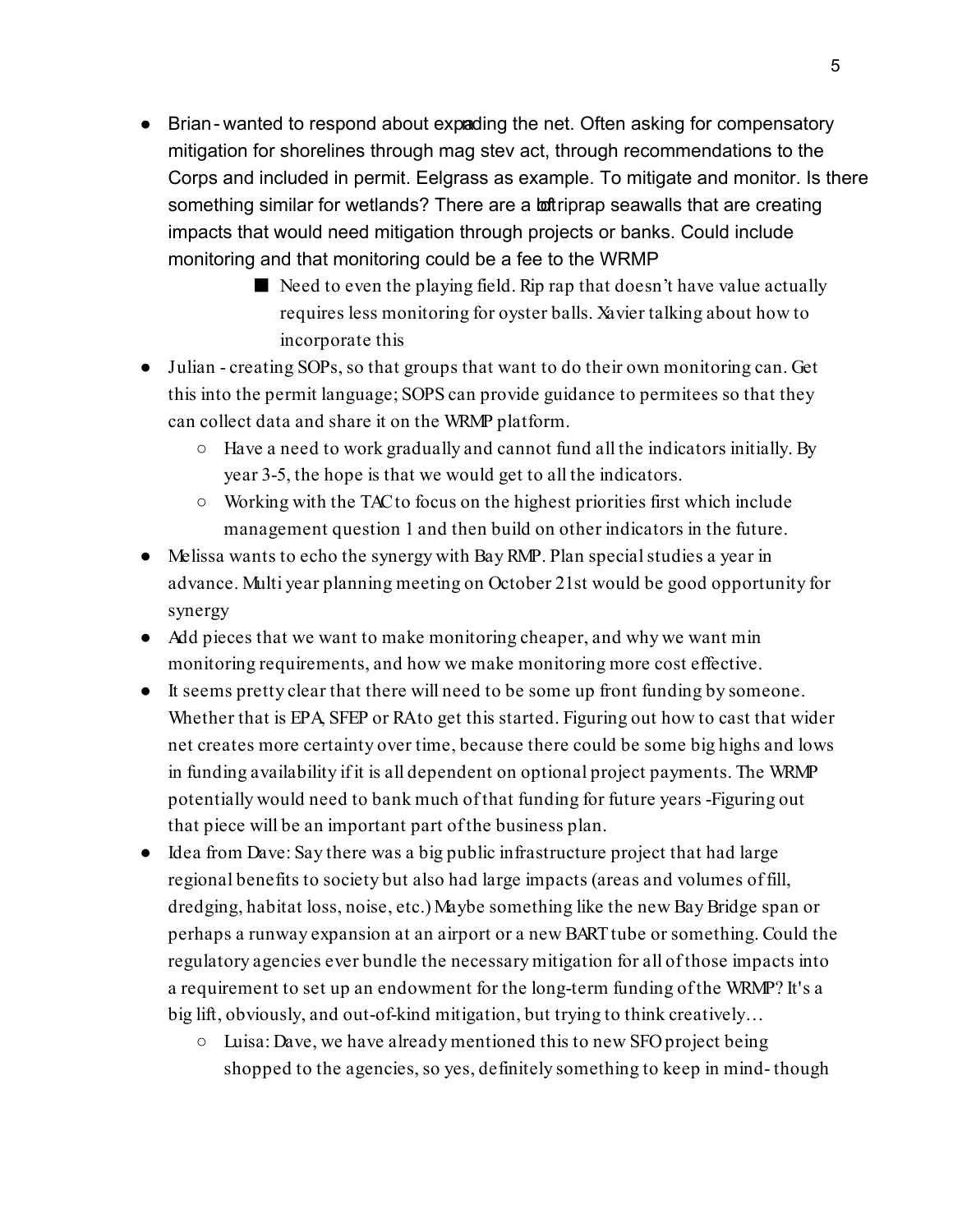timing may not make it functional for a while (projects will **be**en and we won't have a "structure" in place yet that can accept funding)

### [3\) Technical Advisory Committee Update](https://drive.google.com/file/d/1thFvxjnSj3oEZgwD54sYGHKq3VMyiqav/view?usp=sharing)

#### Christina Toms, Water Board

Presentaton on current science priorities for TAC and what we expect to cover in the near future

#### Desired outcome: Inform Steering Committee

- Three TAC meetings so far. A lot of members were engaged with phase 1 of the wrmp but not everyone
- Have conceptual science framework in the Plan and TAC is operationalizing and providing the scientific and technological advice to the WRMP SC, assure the credibility of WRMP content and finding, and make recommendations on workgroups and special studies. Eg. working with sedimteworkgroup and any special studies that focus
- Science Priorities
	- Guiding question1 getting everyone up to speed and identified priority indicators and supporting fitgap analysis by identifying criteria for WRMP data and min data requirements, and oportunities for leveraging related mapping efforts such as Baylands Change basemap
	- Guiding Question2: Benchmark sites and WRMP monitoring site network
		- Identifying criteria to prioritize establishing benchmark and reference sites, identifying priority indicators to monitor at sites (hydrology, geomorphology, and wildlife). What data do we need to begin to identify leading indicators of change? Provided input to USGS on potential sediment transport study site
	- Guiding Question 3: Largely tackling this with regards to vegetation
	- Overview of anticipated TAC work through 2020
	- Questions
		- Focusing on aerial imagery and the physical side of things. Should veg be a focus?
			- This is incorporated in indicator 7 of the master matrix to map/characterize major dominant wetland communities
			- Once there is more discussion with SOPs, there will be more conversation about level 3 monitoring.
			- Fit Gap analysis is helpful for assessing viability with vegetation map